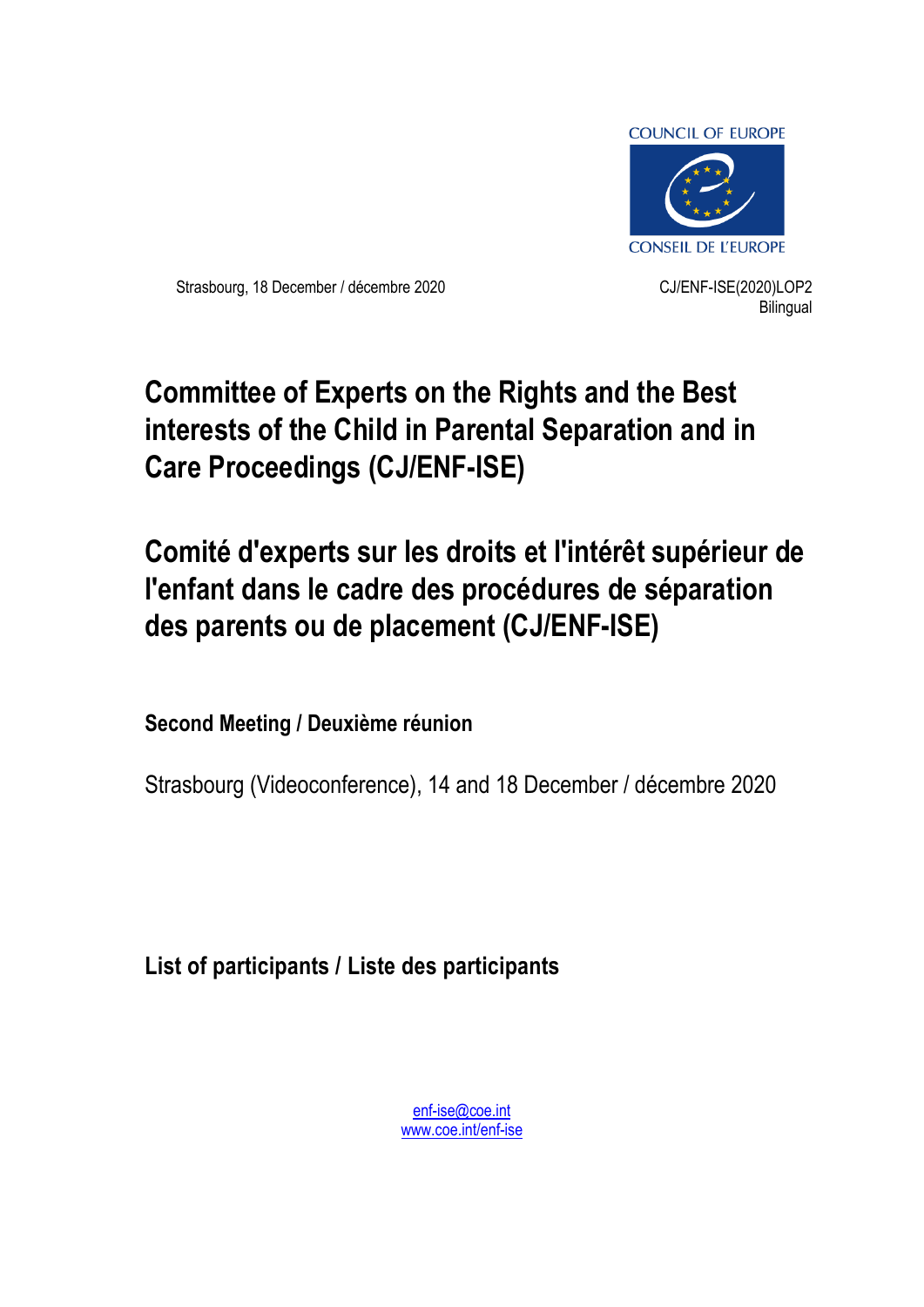#### **MEMBERS /** *MEMBRES*

#### **Armenia /** *Arménie*

Ms Susanna Tadevosyan Founder and President of the NGO "Bridge of Hope"

### **Austria /** *Autriche*

Mr Ewald Filler Vice-Chair of the CJ/ENF-ISE / *Vice-Président du CD/ENF-ISE* Head of Department for Family Law and Children's Rights Ombudsman for Children's Rights

#### **Croatia /** *Croatie*

Ms Alma Bernat Head of Department for Children, Youth and Family at Risk Ministry for Demography, Family, Youth and Social Policy

#### **Greece /** *Grèce*

Mr Christoforos Linos *Apologised/ Excusé* Presiding Judge at the Court of First Instance of Athens

**Ireland /** *Irlande*

Mr Seamus S. Carroll Chair of the CJ/ENF-ISE / *Président du CJ/ENF-ISE* Principal Officer Civil Justice and Equality Legislation Department of Justice and Equality

#### **Italy /** *Italie*

Ms Federica Fiorillo Department of Justice Affairs Head of Department's Office Judge seconded to the Ministry of Justice Ministry of Justice

#### **Latvia /** *Lettonie*

Ms Dagnija Palcevska Director of the Civil Law Department Ministry of Justice

#### **Norway /** *Norvège*

Ms Bente Therese Bekkhus Senior Adviser Ministry of Children and Families

#### **Portugal**

Ms Catarina Pral Senior Officer Directorate General of Social Reintegration and Prison Services Juvenile Justice Department

#### **Switzerland /** *Suisse*

Mr David Rüetschi Head of the civil law and law of civil procedure unit Swiss Federal Office of Justice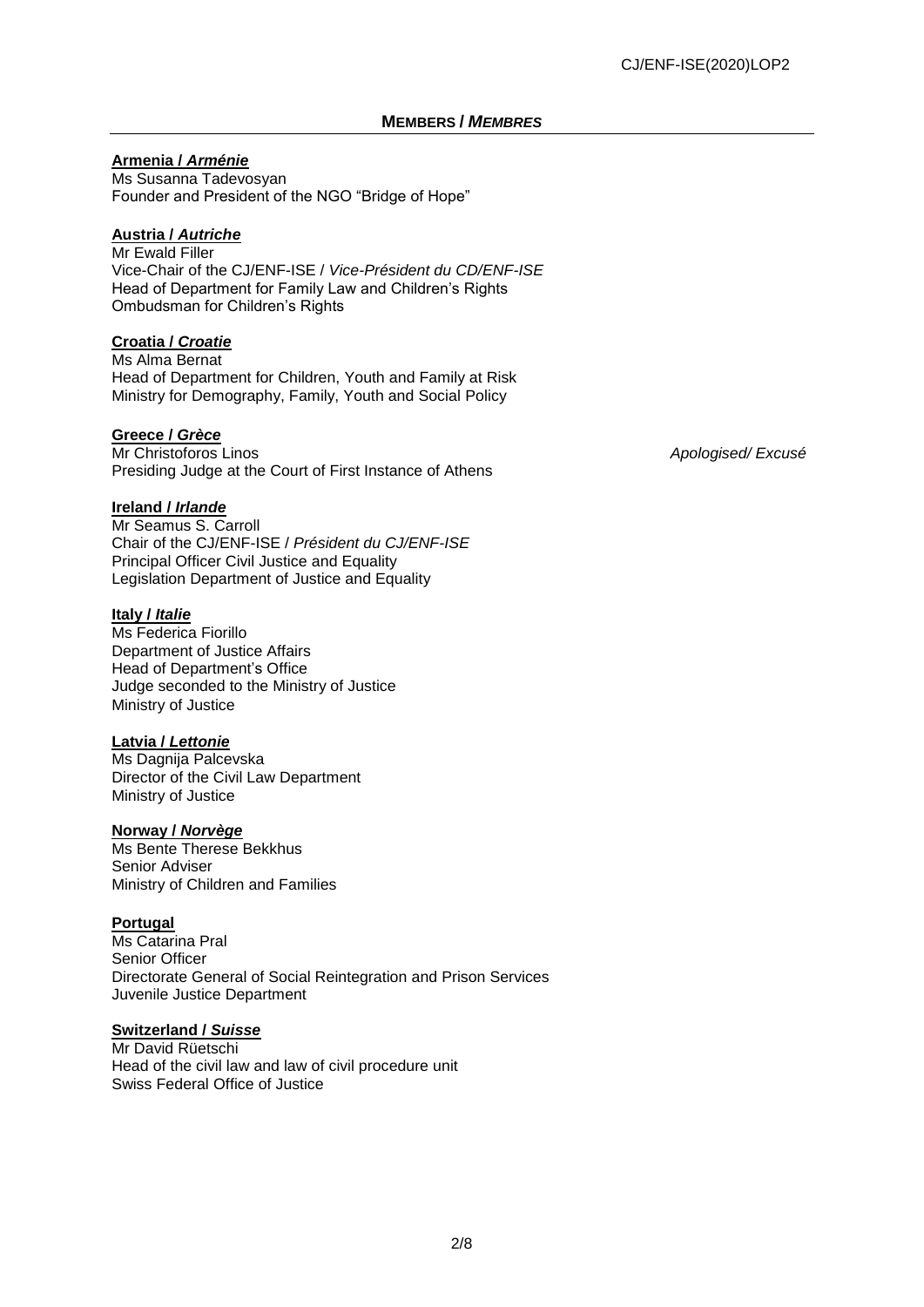#### **OTHER MEMBERS STATES OF THE COUNCIL OF EUROPE / AUTRES ETATS MEMBRES DU CONSEIL DE L'EUROPE**

### **Albania /** *Albanie*

Arda Hoxha State Agency for the Rights and Protection of the Child

#### **Bosnia and Herzegovina /** *Bosnie Herzegovine*

Tijana Borovčanin Ministarstvo za ljudska prava i izbieglice Ministry of Human Rights and Refugees

#### **Bulgaria /** *Bulgarie*

Mr Yanko Kovachev State Expert State Agency for Child Protection

Ms Milena Atanassova Chief Expert State Agency for Child Protection

#### **Germany /** *Allemagne*

Thomas Knoll-Biermann Head of unit Law on Parent and Child Matters

#### **Georgia /** *Georgie*

Ms Meri Kajaia Human Rights Secretariat of the Government

# **Greece /** *Grèce*

Dimitra Papadopoulou Professor of Civil Law at the National and Kapodistria University of Athens

#### **Hungary /** *Hongrie*

Ms Zsuzsa Boros Head of Group of the Private Law Sections Ministry of Justice

#### **Latvia /** *Lettonie*

Ms Evita Drobisevska Lawyer Civil Law Department Ministry of Justice

Ms Dace Daugule Lawyer Private International and Civil Procedural Law Ministry of Justice

#### **Malta /** *Malte*

Dr Lynn Faure Professional Officer Social Care Standards Authority Malta

Dr Anthony Degiovanni Junior Legal Officer Social Care Standards Authority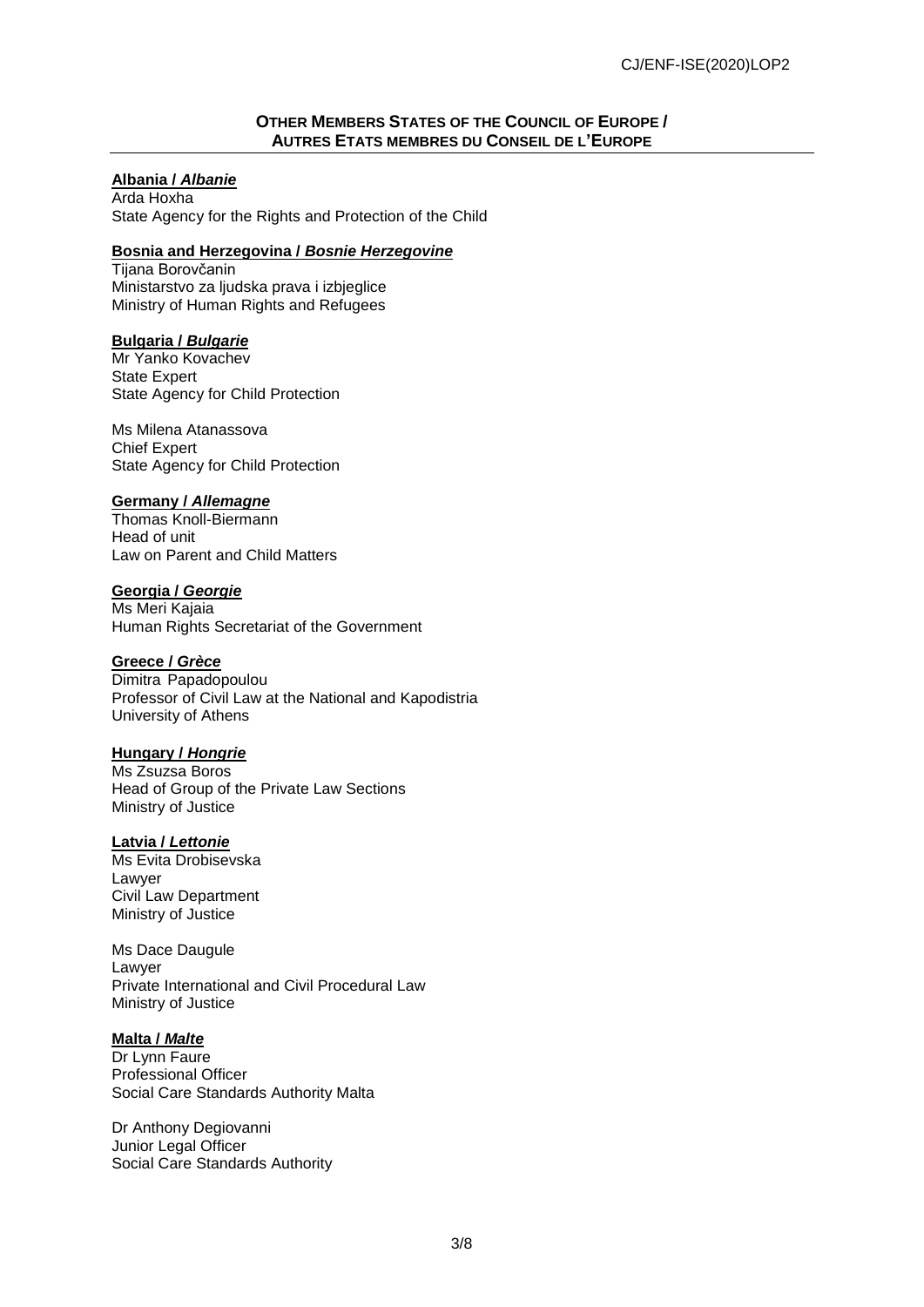# **Monaco**

Ms Marianne Lanteri Cheffe de Division Direction de l'Action et de l'Aide Sociales Gouvernement Princier

# **Poland /** *Pologne*

Mr Wojciech Kuraszyk Chief Specialist Family Policy Department Ministry of Family and Social Policy

Ms Monika Bieniek-Ciarcińska Head of Division of International Proceedings in Family Matters Department of Family and Juvenile Matters Ministry of Justice

Ms Magdalena Sroka-Barwinska Chief Specialist Division of International Proceedings in Family Matters Department of Family and Juvenile Matters Ministry of Justice

#### **Romania /** *Roumanie*

Ms Cuculas Cristina Vice-chair of the CDENF / *Vice-Présidente du CDENF* Head of Service Children's Rights Department National Authority for the Rights of Persons with Disabilities, Children and Adoption

#### **Russian Federation /** *Fédération de Russie*

Ms Olga Opanasenko Member of the CDENF / *Membre du CDENF* Counsellor of the Department Humanitarian Cooperation and Human Rights of the Ministry of Foreign Affairs

#### **Spain /** *Espagne*

Ms Cristina Ayuso Head of the Childhood Legal Analysis and Reporting Service Sub-directorate General for Childhood and Adolescence Policies Directorate General for the Rights of Children and Adolescents Ministry of Social Rights and 2030 Agenda

#### **Turkey /** *Turquie*

MS Songül Binici Akkaş Rapporteur Judge Ministry of Justice

Ms Lina İslam Rapporteur Judge Ministry of Justice

Ms Zeynep Han Akin Senior Family, Labour and Social Services Expert Ministry of Family, Labour and Social Services

#### **Ukraine**

Ms Olha Zozulia Deputy Head of the Department Head of the Division on Legal Cooperation with International Organisations Directorate on International Law Ministry of Juctice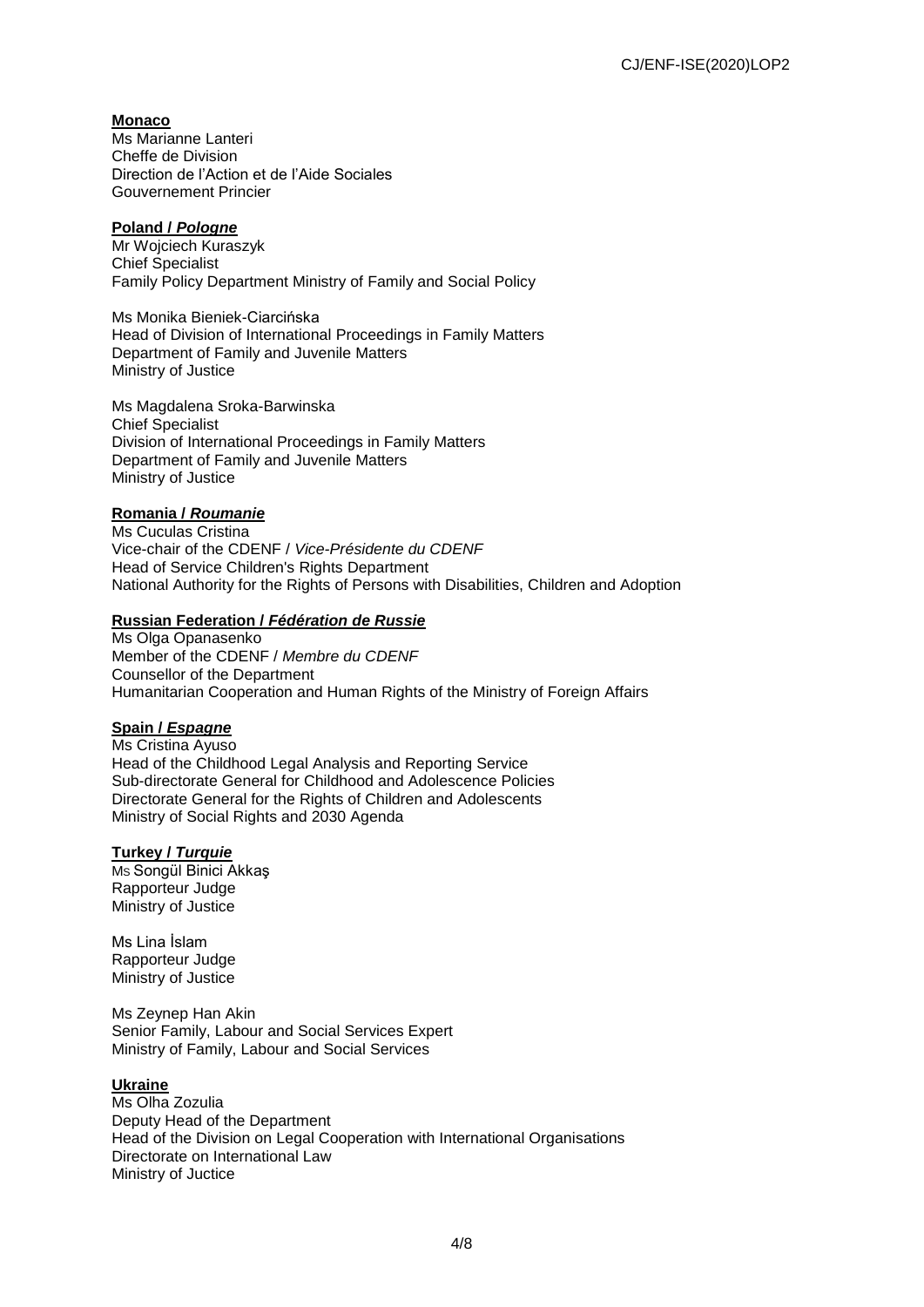### **PARTICIPANTS**

# **European Court of Human Rights /** *Cour Européene des Droits de l'Homme*

Ms Ksenija Turković Judge

#### **Conference of INGOs of the Council of Europe /** *Conférence des OING du Conseil de l'Europe*

Mr Michel Grangeat Chair of the European Committee of the International Council on Shared Parenting (ICSP-CE) Emeritus Professor University Grenoble France

#### **European Commission /** *Commission Européenne*

Ms Marie Vautravers Legislative Officer Directorate General for Justice and Consumers Unit A1 Civil Justice

#### **Défense des Enfants International /** *Defence for Children International*

Mr Benoit Van Keirsbilck **Directeur** Défense des Enfants International

# **Action against violence against women and domestic violence /** *Lutte contre la violence à*

*l'égard des femmes et la violence domestique* **(GREVIO)** Ms Simona Lanzoni Grevio member

#### **UNICEF**

Ms Phenny Kakama Child Protection Specialist Europe and Central Asia Regional Office

#### **Lanzarote Committee of the Council of Europe /** *Comité Lanzarote du Conseil de l'Europe*

Mr George Nikolaidis **Director** Department of Mental Health and Social Welfare Center for the Study and Prevention of Child Abuse and Neglect Institute of Child Health Athens

#### **CONSULTANTS**

Ms Maria Corbett Consultant to the CDENF

Ms Nuala Mole Founder and Senior Lawyer Advice on Individuel Aights in Europe Limited (Aire Centre) Consultant to the CJ/ENF-ISE

Professor Blandine Mallevaey *Apologised/ Excusée* Faculté de Droit de l'Université Catholique de Lille Consultant to the CJ/ENF-ISE

Ms Daja Wenke Consultant to the CJ/ENF-ISE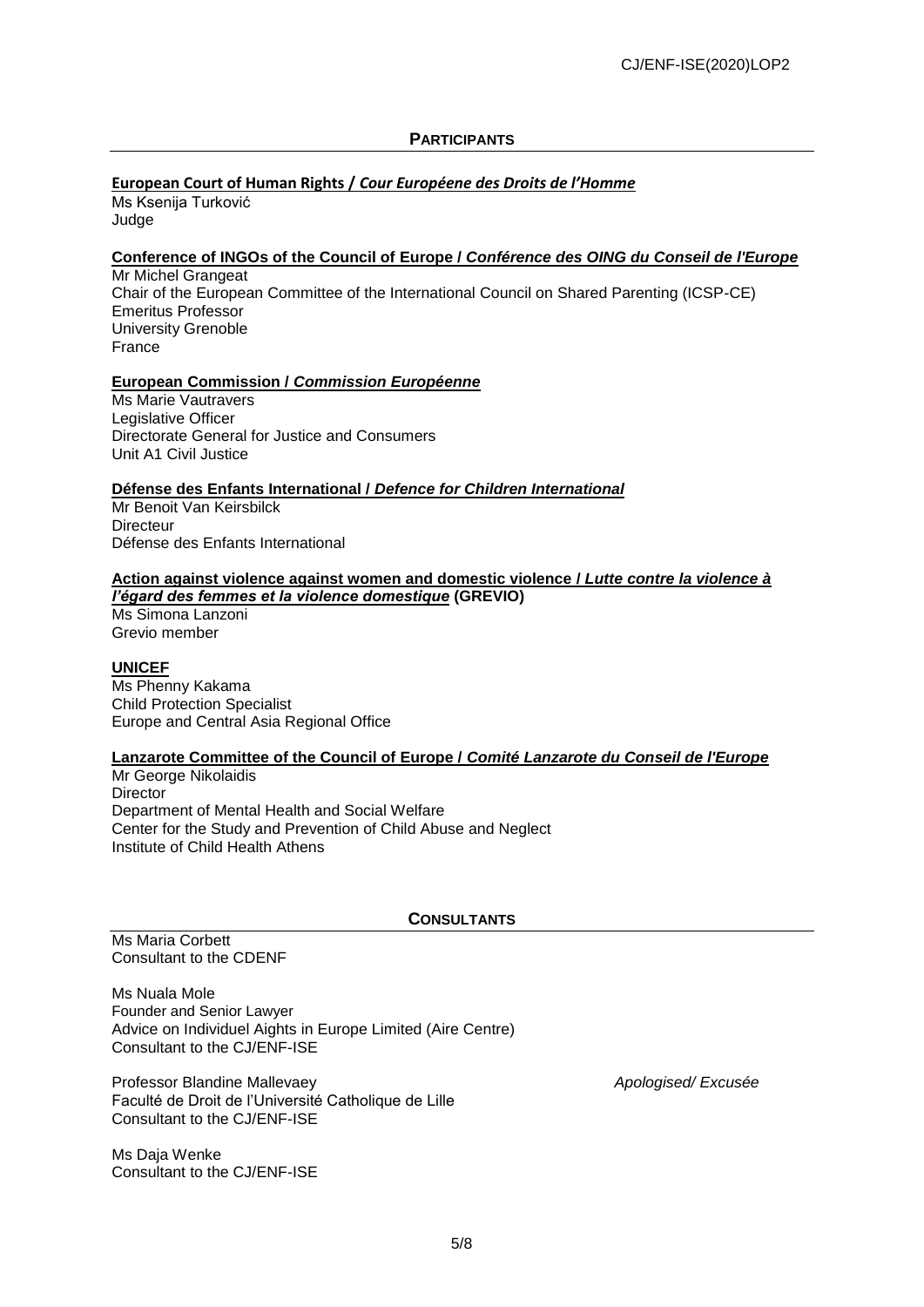#### **OBSERVERS / OBSERVATEURS**

#### **International Social Service (ISS) / Service social international (SSI)**

Mme Sandrine Pepit Directrice Service Social International France

#### **Missing Children Europe**

Ms Hilde Demarré Programme Coordinator International Child Abduction

#### **Mexico / Mexique**

Ms Lorena Alvarado Quezada Représentation du Mexique auprès du Conseil de l'Europe

Mr Jorge Fernando Salcedo Director of Protection Measures of the Federal Attorney's Office for the Protection of Children and Adolescents (PFPNNA)

#### **International Association of Youth and Family Judges and Magistrates (IAYFJM) /** *Association internationale des magistrats de la jeunesse et de la famille* **(AIMJF)**

Mr Daniel Pical Président de la Section Européenne

**Tunisia /** *Tunisie* Mme Jamila Betaieb Ministère de la Femme, de la Famille, de l'Enfance et des Seniors

# **SECRETARIAT / SECRETARIAT**

**Office of the Commissioner for Human Rights /** *Bureau du Commissaire aux droits de l'homme* Ms Charlotte Altenhöner-Dion

Adviser Division I

**Media and Internet Governance /** *Médias et gouvernance de l'Internet*

**Ms [Artemiza Tatiana Chisca](mailto:Artemiza-Tatiana.CHISCA@coe.int) Apologised/ Excusée Apologised/ Excusée** Head of Division

#### **Registry of the European Court of Human Rights /** *Greffe de la Cour Européenne des droits de l'homme*

Mme Elena Baroni Juriste, Greffe de la Cour Européenne

#### **DGII – Directorate General of Democracy /** *Direction générale de la Démocratie*

#### **Directorate of Antidiscrimination /** *Direction de l'anti-discrimination*

#### **Children's Rights Division /** *Division des Droits des enfants*

Ms Regina Jensdottir Children's Rights Co-ordinator, Head of the Children's Rights Division / Coordinatrice des droits des enfants, Cheffe de la Divison des droits des enfants

Ms Maren Lambrecht-Feigl Co-Secretary to the Steering Committee for the Rights of the Child / Co-secrétaire du Comité Directeur pour les droits de l'enfant Programme Officer / Responsable de programme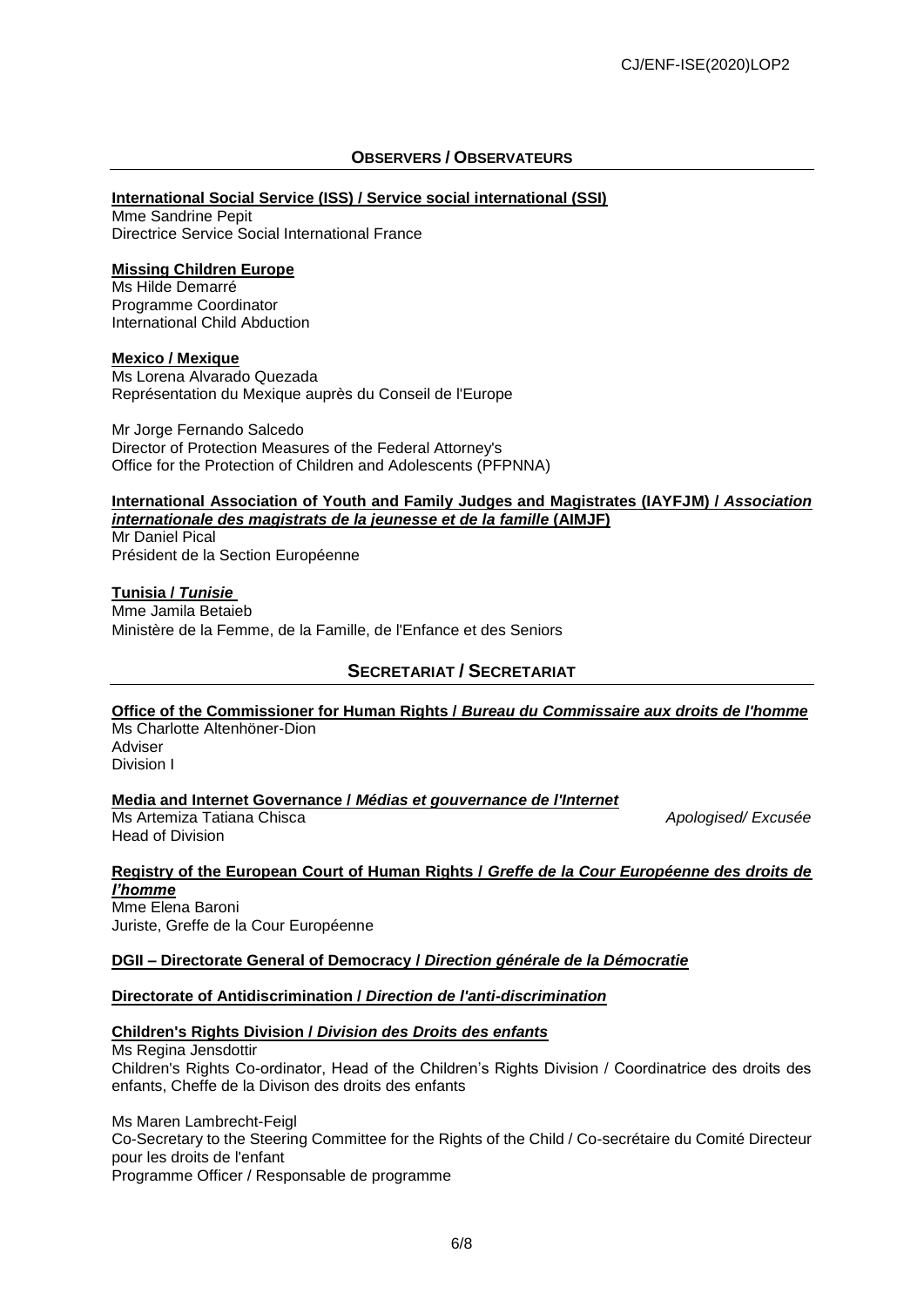Ms Clara Paul Trainee / Stagiaire Children's Rights Division / Division des droits des enfants

#### **Roma and Travellers Team Division /** *Equipe Roms et Gens du Voyage*

Ms Ana Oprisan Programme Manager

#### **Directorate of Human Dignity, Equality and Governance /** *Direction de la dignité humaine, de l'égalité et de la gouvernance*

**Action against violence against women and domestic violence /** *Lutte contre la violence à l'égard des femmes et la violence domestique (***GREVIO)** Ms Elif Sariaydin Administrator / administratrice

#### **Secretariat of the CJ/ENF-ISE / Secrétariat du CJ/ENF-ISE**

Ms Livia Stoica Becht Head of the Division / *Chef de la Division* Secretary to the CDCJ / *Secrétaire du CDCJ Co-Secretary to the CJ/ENF-ISE / Co-Secrétaire du CJ/ENF-ISE* Division of Legal Cooperation, DGI E-mail: [Livia.STOICA@coe.int](mailto:Livia.STOICA@coe.int)

Ms Sophio Gelashvili Head of Legal Cooperation Unit / *Cheffe de l'unité de la coopération juridique* Co-Secretary to the European Committee on Legal Co-operation Secretariat (CDCJ) / *Co-Secrétaire du Comité européen de coopération juridique (CDCJ)* Division of Legal Cooperation, DGI E-mail: [Sophio.GELASHVILI@coe.int](mailto:Sophio.GELASHVILI@coe.int)

Mr Philippe Krantz Legal Officer / Juriste European Committee on Legal Co-operation Secretariat (CDCJ) / *Sécretariat du Comité européen de coopération juridique (CDCJ)* Co-Secretary to the CJ/ENF-ISE / *Co-Secrétaire du CJ/ENF-ISE* Division of Legal Cooperation, DGI E-mail: [Philippe.KRANTZ@coe.int](mailto:Philippe.KRANTZ@coe.int)

Ms Maria Asensio Vellasco Policy Officer / Chargée de mission Children's Rights Division / Division des droits des enfants E-mail: [Maria.ASENSIO-VELASCO@coe.int](mailto:Maria.ASENSIO-VELASCO@coe.int)

Ms Valérie Giret-Lerch Assistant / Assistante Children's Rights Division / Division des droits des enfants E-mail: [Valerie.GIRET@coe.int](mailto:Valerie.GIRET@coe.int) / [ENF-ISE@coe.int](mailto:ENF-ISE@coe.int)

Ms Aurélie Jacquot Assistant / Assistante European Committee on Legal Co-operation Secretariat (CDCJ) / *Sécretariat du Comité européen de coopération juridique (CDCJ)* Division of Legal Cooperation, DGI E-mail: [Aurelie.JACQUOT@coe.int](mailto:Aurelie.JACQUOT@coe.int) / [ENF-ISE@coe.int](mailto:ENF-ISE@coe.int)